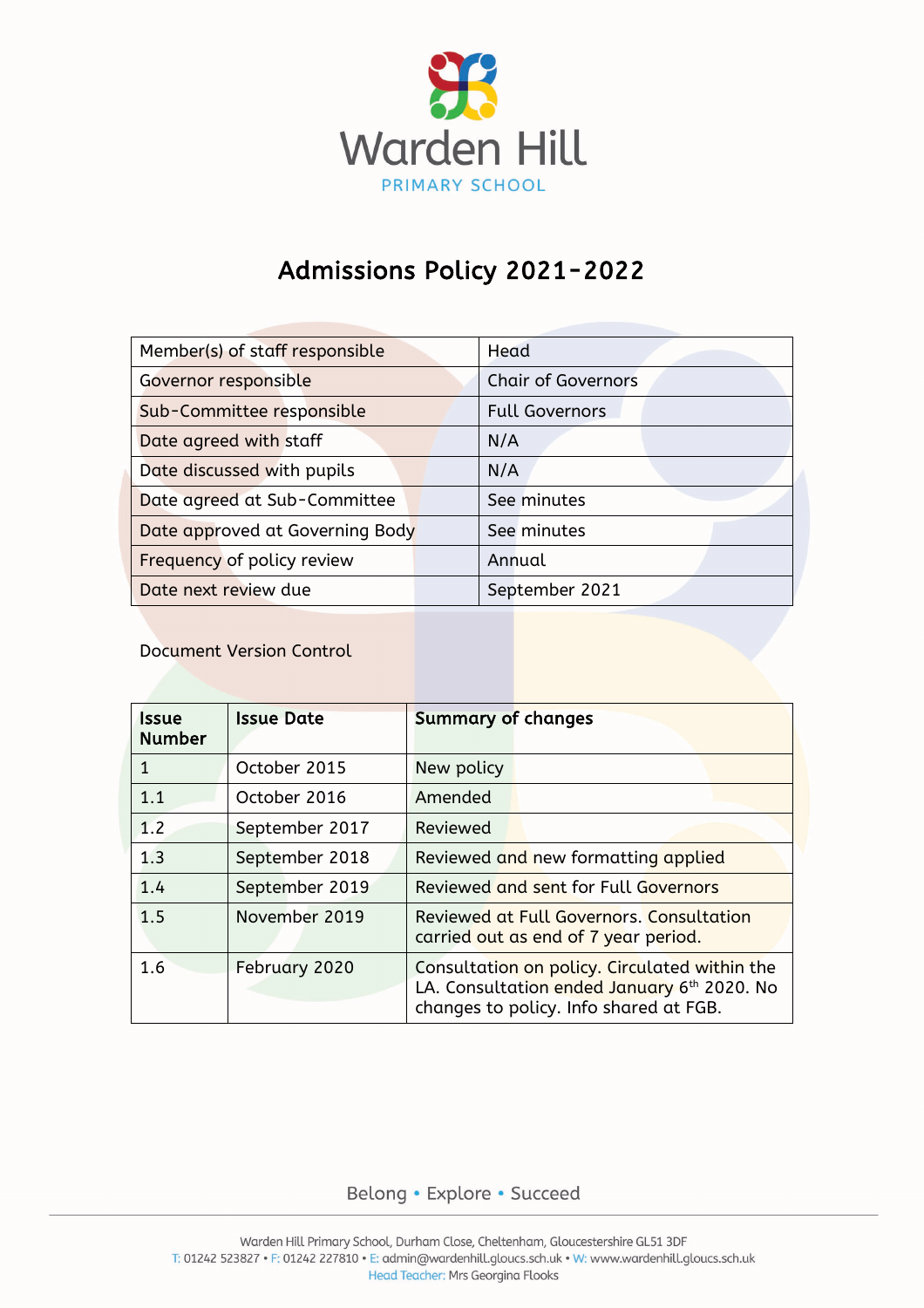# Admissions Policy 2021 – 2022

Published Admission Number (PAN): 60 pupils

The school will admit up to a maximum of 30 pupils into any one of two Reception classes. In general pupils will be admitted in the school year in which they reach their fifth birthday. This will be without reference to ability or aptitude, subject to the maximum number of places available.

This policy and criteria should be read in conjunction with the Guide for Parents and Carers. Parents are now encouraged to apply for a school place online at [www.gloucestershire.gov.uk/schooladmissions](http://www.gloucestershire.gov.uk/schooladmissions) If you would like to apply in writing you should contact the Admissions and Transport Team Shire Hall, Gloucester, GL1 2TP and request that the relevant forms.

Where applications for admission exceed the number of places available, the following criteria will be applied in the order set out below to decide which children to admit:

- 1. Children in Public Care (Looked After Children). The highest priority for admission will be given to a 'looked after child'.
	- a) A 'looked after child' is:
		- a child in the care of a local authority
		- a child who appears (to the admission authority) to have been in state care outside of England and ceased to be in care as a result of being adopted (A child is regarded as having been in state care outside of England if they were in the care of or were accommodated by a public authority, a religious organisation, or any other provider of care whose sole or main purpose is to benefit society.)
		- a child who is being provided with accommodation by a local authority in the exercise of their social services functions (see the definition in Section 22(1) of the Children Act 1989) at the time of making an application to a school. In Gloucestershire, such children are referred to as Children in Care.
	- b) This includes children who were adopted under the Adoption Act 1976 (see section 12 adoption orders) and children who were adopted under the Adoption and Children's Act 2002 (see section 46 adoption orders).
	- c) Under the provisions of s.12 of the Children and Families Act 2014, which amend section 8 of the Children Act 1989, residence orders have now been replaced by child arrangements orders.
	- d) See Section 14A of the Children Act 1989 which defines a 'special guardianship order' as an order appointing one or more individuals to be a child's special guardian (or special guardians).
- 2. Children who have a sibling\* attending Warden Hill Primary School and who will continue to do so when the younger child is admitted. \*Sibling refers to brother or sister, half brother or sister, adopted brother or sister, step brother or sister, or the child of the parent/carer's partner as well as children who are brought together as a family by a same sex civil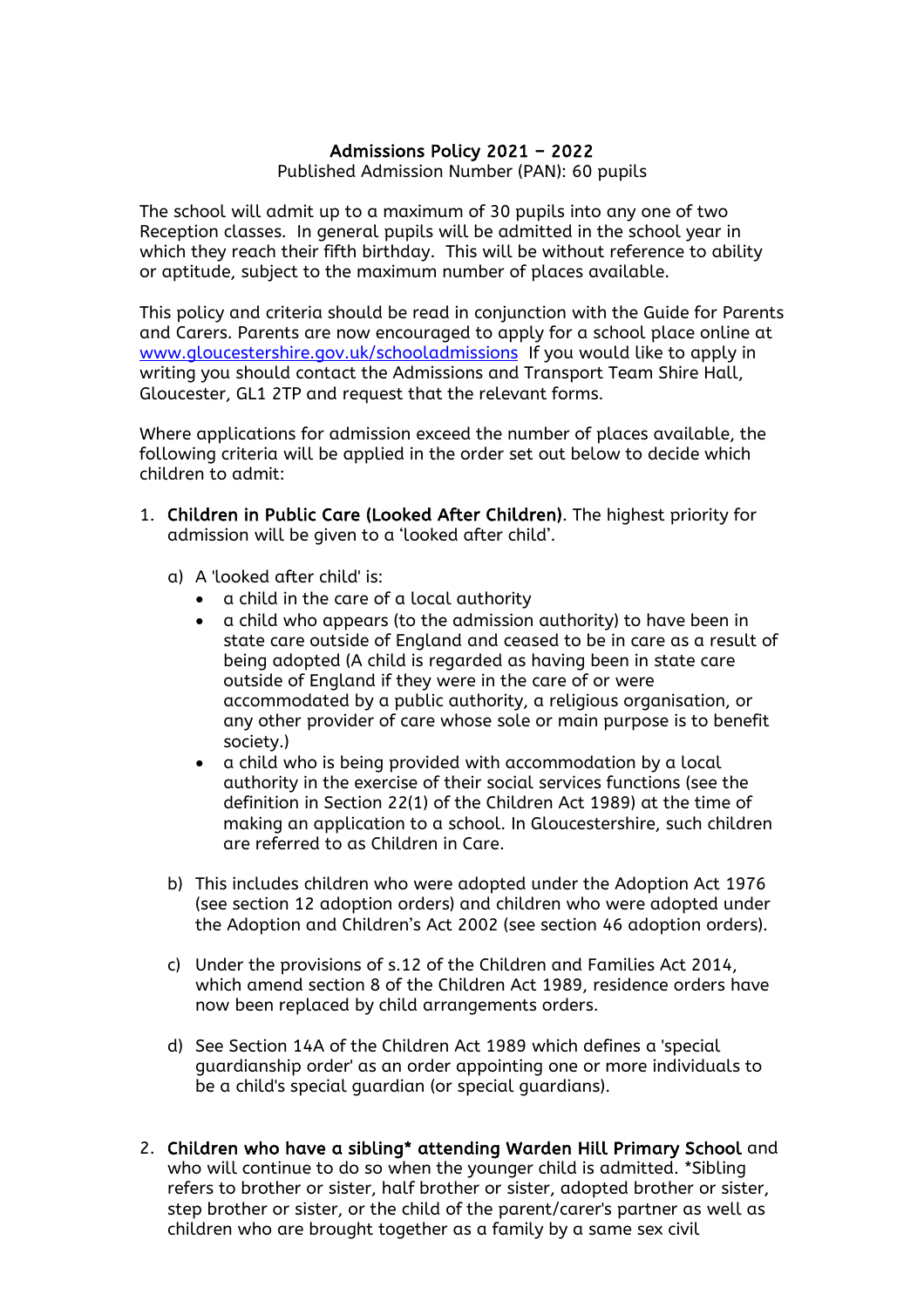partnership. In every case, the child must be living in the same family unit at the same address, at the time of application.

- 3. Children of full or part time salaried members of staff who have been employed at Warden Hill Primary School for two years or more at the time of the application for admission, or of a member of staff recruited more recently to fill a vacant post for which there is a demonstrable skill shortage.
- 4. Children for whom only one particular school is appropriate due to an exceptional medical condition. *Applications under this criterion will only be considered if they are supported by a written statement from the child's doctor. This must demonstrate that there is a very specific connection between the medical need and the facilities or resources of the school concerned.*
- 5. Children with the strongest geographical claim, measured in a straight line from the ordnance survey address point of the child's home address (including flats) to the ordnance survey address point of the school, using the Local Authority's computerised measuring system, with those living closer to the school receiving the higher priority.

#### Tie-Break

Where any particular category at points 1-4 s oversubscribed, criterion 5 (strongest geographical claim based on straight line distance) will be used to determine which child will be offered a place.

In the event of a tie between two or more children when applying criterion 5 (strongest geographical claim based on straight line distance) where there are not enough places available to offer all children a place at the school, a process of random allocation will be followed by the Governing Body.

#### Appeals

An appeals procedure exists in the event of oversubscription. A copy of the procedure is available on the school's website: <https://wardenhill.gloucs.sch.uk/appeals/>

#### Special Educational Needs

We are required to admit a child with an Educational Health Care plan (EHCP) that names Warden Hill Primary even if the school is full.

#### Admission of Summer Born Children for Reception Entry

The Governing Body acknowledges the updated advice from the Department of Education that, parents/carers of "summer born" children (born between 1 April and 31 August) may request to start the Reception Class of a school a whole academic year later. The Governing Body will make a decision on behalf of Warden Hill Primary School. We follow the Local Authority process which states that parents can only apply for a Reception place at a school once and must apply for a place during the standard application process timeline for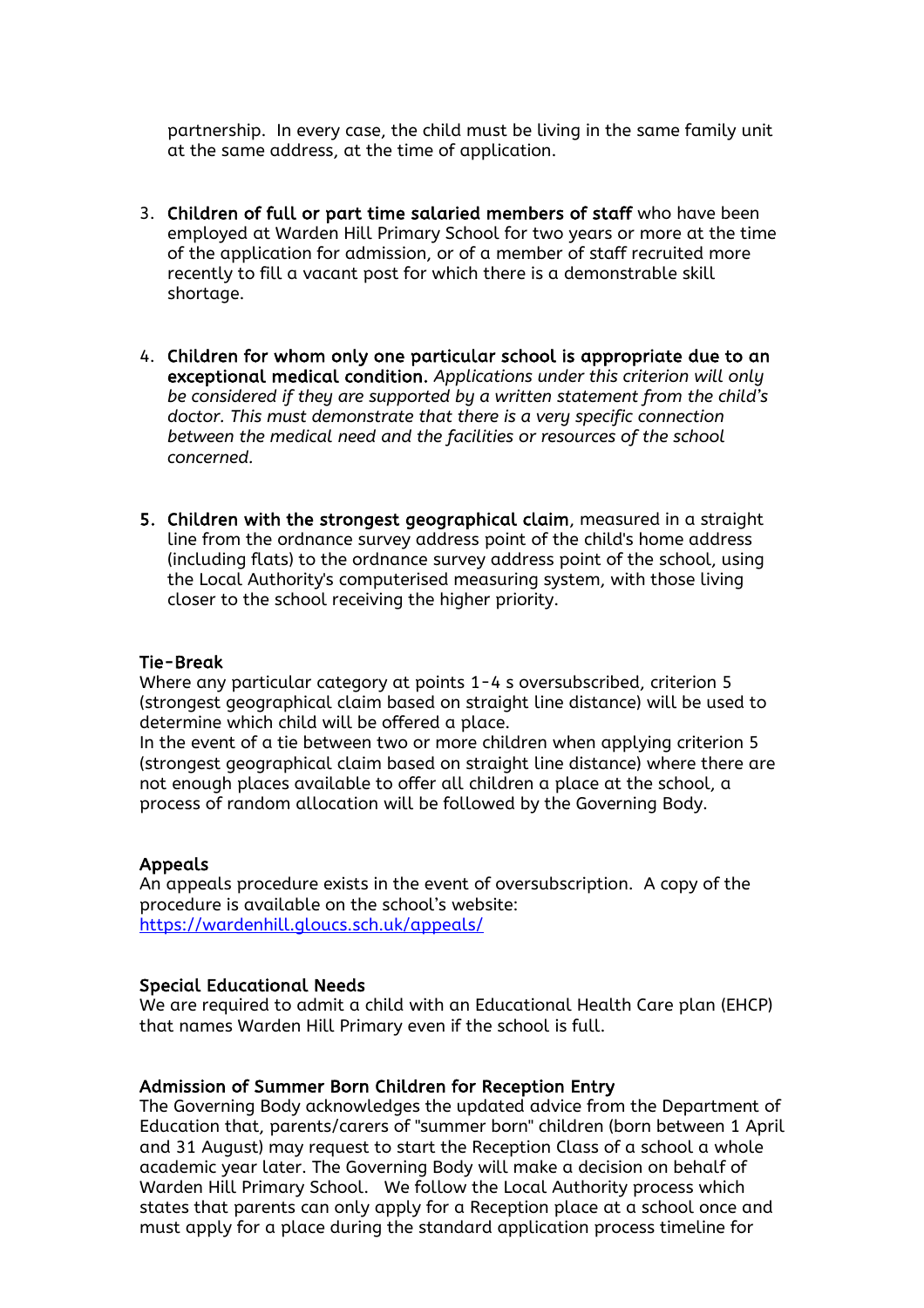their chronological year group, stating their reasons for requesting deferred entry to the following year. The Governing Body will decide whether the deferred entry can be approved for the school. A form for application for a deferred place is available from [www.gloucestershire.gov.uk/startingprimary](http://www.gloucestershire.gov.uk/startingprimary)

#### Normal Admission Round

The term 'normal admissions round' refers to all applications for admission to the main year of entry of the school i.e. Reception for Infant and Primary Schools. Applications made during the normal admissions round will be made in advance of the academic year in which the child is due to start at the new school. Children are entitled to a full-time place, however, may attend parttime until later in the school year but not beyond the point at which they reach compulsory school age.

# Waiting Lists

If the school is oversubscribed, a waiting list will be held for (at least) the first school term (i.e. until the December holiday). The waiting list will be prioritized according to the school's oversubscription criteria.

Waiting lists for other year groups will be held by the school if that year group is full and a parent requests to be placed on the waiting list having been unsuccessful in obtaining a place. The list will be held until that year group leaves the school. Parents who have placed their children on the waiting list will be notified if a place becomes available in line with the admissions criteria.

# Fair Access Protocols

The school has signed up to the In-Year Fair Access Protocols held by the Local Authority. Should a vulnerable child within these Protocols require a place at the school, they will take precedent over any child on the waiting list.

# Children of UK Service Personnel or other Crown Servants

Parents in Service Families are directed towards the GCC Guidance Booklet: <http://www.gloucestershire.gov.uk/schooladmissions> This protocol is devised to ensure that the school complies with the requirements of the School Admission Code 2021 to ensure that our procedures or criteria do not disadvantage children who arrive in the area outside the normal admissions round and the particular challenges for children of UK service personnel and other Crown Servants.

# In Year Admissions

Any applications for a school place made outside the normal year of entry to the school must be made directly to the school office. In accordance with their statutory duty, the Resources Committee will be responsible for offering school places to children on behalf of the Governing Body. This will follow the admissions criteria.

In year applications are all those made outside the normal round of admissions for children of compulsory school age i.e. those applications made during the academic year for a school place in Reception. The Local Authority will no longer be responsible for offering places to children on behalf of all schools/academies, but the Local Authority does maintain the statutory duty of being aware of all pupils and vacancies within schools/academies within